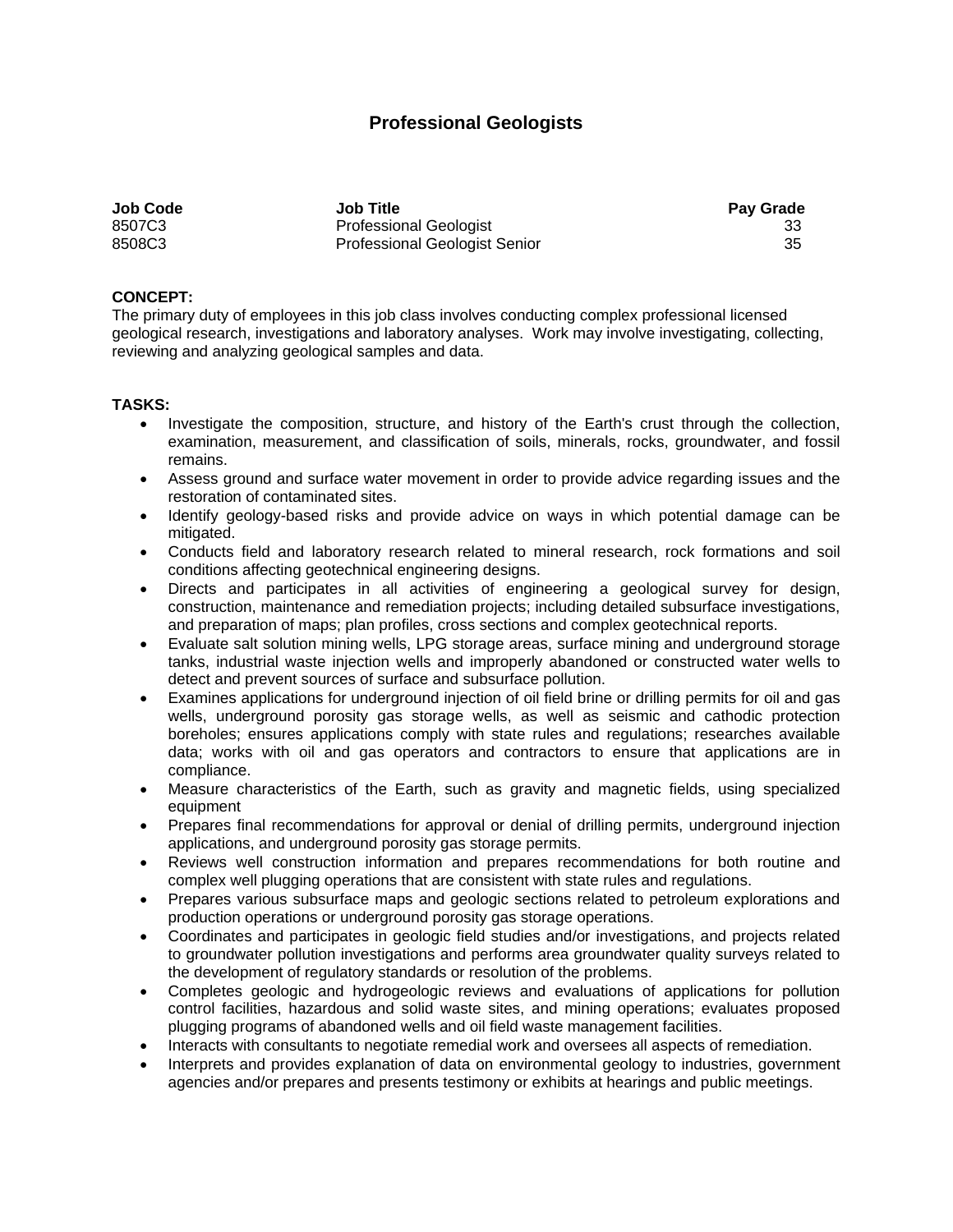- Reviews and evaluates site safety and waste management plan proposals for completeness and accuracy.
- Investigates spills, recommends cleanup methods and conducts tests to determine the severity and extent of the environmental contamination; writes specifications for review of such projects.
- Coordinates and participates in major land use planning studies involving the use and interpretation of geologic data.
- Conducts bridge rehabilitation studies, assists in developing plans to rehabilitate bridge structures, and writes geological reports concerning foundations for new bridge construction.
- Conducts investigations or surveys, and collect samples for lab analysis and analyzes field samples and data to identify rock and soil types, groundwater conditions and resources, quality mineral resources, and geothermal energy, petroleum and natural gas potential, or instability of earth instability problems.
- Reviews published maps and current project data, participates in geological surveys, drafts geological maps and cross sections or reduces and analyzes field data, and conducts statistical mapping and compiles and interprets information from geologic source documents and laboratory test results, drill logs, and other studies.
- Reviews preliminary contract plans and specifications to ensure that engineering designs are consistent with geologic conditions or standards.
- Evaluates groundwater conditions and hazard potentials to determine feasibility, location, and safe and economical development of projects.
- Obtains and provides technical information, advice, or assistance to agency personnel, private industry, professional peers, and local, state and federal officials to answer questions or resolve problems and ensure compliance with rules and regulations.
- Prepares and reviews hydrogeologic studies of subsurface information to recommend surface pipe setting depths, cementing and both routine and complex plugging procedures, and construction and abandonment procedures in environmentally sensitive areas.
- Examines and recommends approval of applications for underground injection of oil field brine or the transfer of ownership of oil, gas, salt water disposal, injection leases and permits.
- Acts as field geologist on projects including logging test drilling, designing and constructing monitoring points, designing and implementing aquifer tests, witnessing various production and integrity testing of wells, sampling, documenting field activities and directing field teams.
- Plans, conducts, and directs petrographic evaluations of rock, mineral, aggregate, concrete and asphalt samples, conducts forensic analysis of pavement failures, writes petrographic reports and serves as an expert witness on issues related to petrographic and forensic work.
- Conducts and directs total air analysis testing of hardened concrete, evaluating the air void system in hardened concrete samples for determination of concrete paste freeze-thaw resistance, determination of the air void size distribution, spacing factor and degree of entrainment throughout the concrete sample, writes reports relating to this specialized testing.

## **LEVELS OF WORK**

• Class Group consists of two classes.

**Professional Geologist:** The employee is a full performing licensed geologist. The employee has technical expertise and is expected to represent the agency in their subject area of specialty when interacting with local, State, and Federal agencies, private industry, professional peers, and the public. This position may lead or supervise staff or oversee contract workers.

**Minimum Requirements:** Professional geology license recognized by the Kansas Board of Technical Professions.